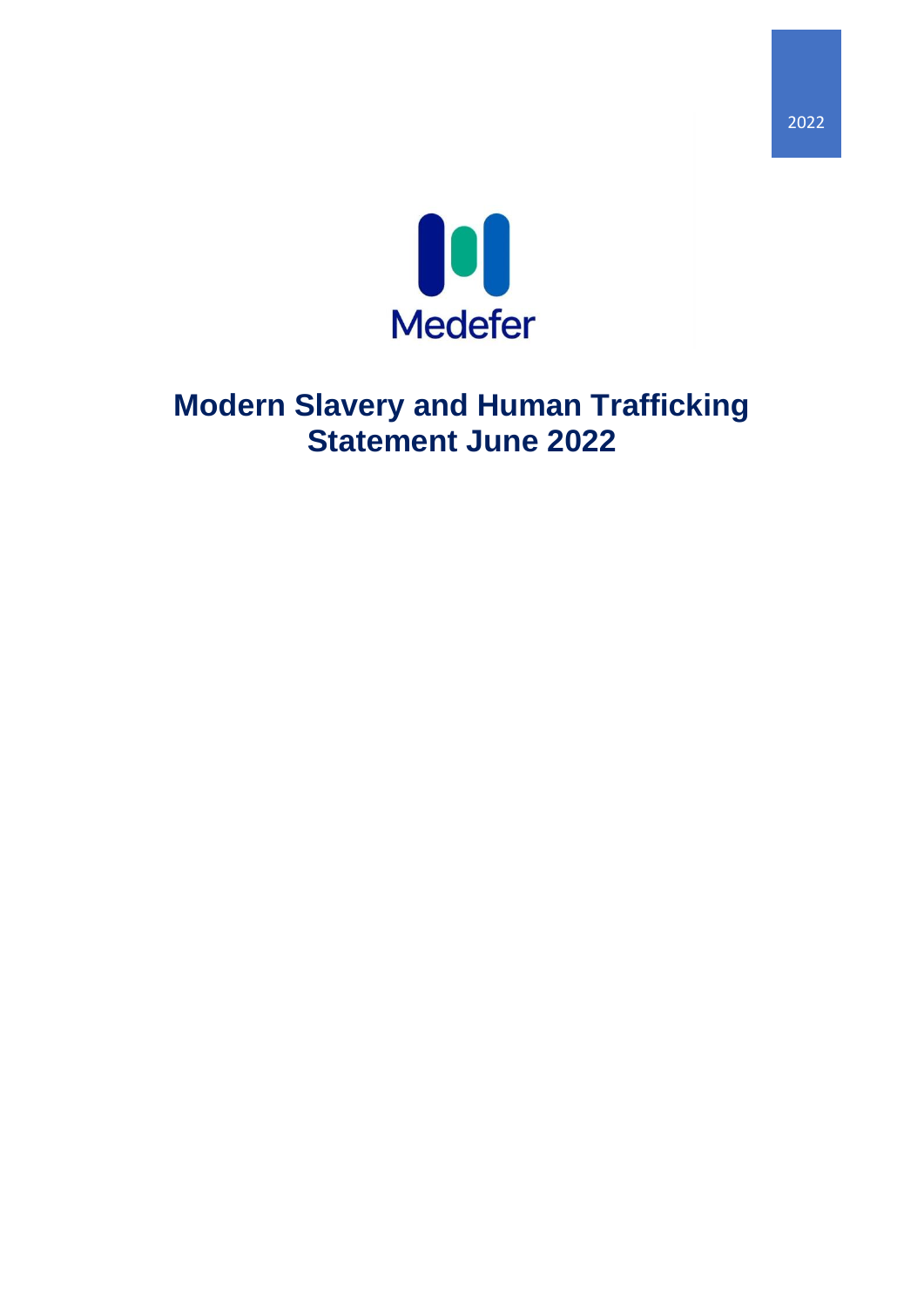

## **Introduction**

Medefer Limited is committed to acting ethically and with integrity in respect of all its business activities. The Company adopts a zero-tolerance approach to modern slavery and human trafficking throughout all of its business dealings and expects its suppliers and relevant stakeholders to adopt a similar approach. In doing so, the Company endorses full compliance with relevant laws through the implementation and promotion of ethical business practices to protect workers from being exploited both within Medefer and its supply chains.

This statement outlines the potential risks and significant steps adopted by the Company to ensure that modern slavery or human trafficking does not occur in Medefer and/or any of its supply chains.

This statement applies to all employees, workers or any persons working for us on our behalf in any capacity, including agency workers, contractors, external consultants, third-party representatives and business partners.

## **Organisational Structure and Supply Chains**

Our specialist Consultants work online to help our NHS partners to reduce patient waiting times and create a more sustainable outpatient service.

Using our software platform, GP referrals are reviewed and managed online by our team of UK-registered, specialist Consultants, so patients don't have to wait for an inperson hospital appointment.

We support patients from their initial referral from their GP and review their situation to identify the need for further investigation, in order that they can be treated and discharged, often without the need for physical outpatient appointments.

We work closely with the NHS and Medefer is now included in the NHS England Increasing Capacity Framework.

Medefer Limited expects any suppliers/contractors with whom they conduct business with to adopt similar high standards in the pursuit to prevent modern slavery or human trafficking by having a Modern Slavery and Human Trafficking statement or policy in place. As and when the Company engages in business dealings with new suppliers/contractors, the Company undertakes due diligence to ensure there is no modern slavery or human trafficking activity occurring both within the business or any of its supply chains.

## **Responsibility**

The CEO has overall responsibility for ensuring this policy complies with the Company's legal and ethical obligations, and that all employees comply with the policy.

The CEO has responsibility for implementing and reviewing this policy and monitoring its use and effectiveness.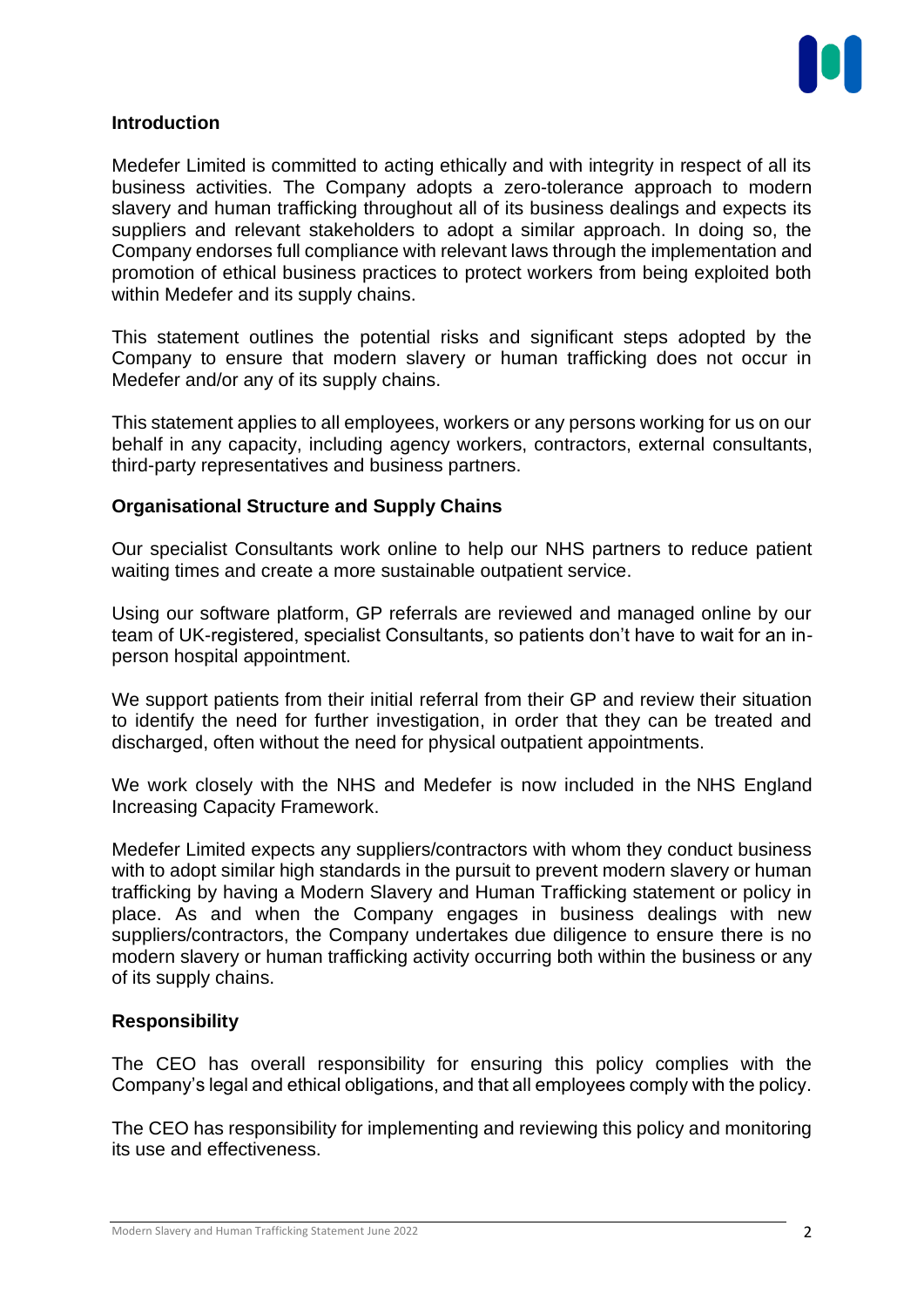

# **Training**

To ensure a good understanding of the risks of modern slavery and human trafficking in our business and supply chains, the Company requires all employees and contractors to complete online training courses every three years on the topic of safeguarding. The courses we allocate contain modules on Modern Slavery whether it is Safeguarding level1, 2 or 3.

## **Policies**

The Company is committed to ensuring that there is no modern slavery or human trafficking in our business or our supply chains. This Statement affirms its intention to act ethically in our business relationships.

The following policies set down our approach to the identification of modern slavery risks and steps to be taken to prevent slavery and human trafficking in our operations:

- **Freedom to Speak Up Policy**  the Company encourages all its workers, customers and other business partners to report any concerns related to its direct activities or its supply chains.
- **Code of Conduct** The Code of Conduct sets down the actions and behaviour expected of employees when representing the Company.
- **Health and Safety Policy -**The Company's H&S policy summarises how we manage our environmental impacts and how we work responsibly and safely whether that is in an office environment or at home.
- **Staff Recruitment Policy –** If the Company uses employment agencies, we always verify the practices of any new agency used prior to accepting employees from that particular agency. Medefer Limited's recruitment and selection procedures includes appropriate pre-employment screening of all potential employees to determine their right to work in the UK.

## **Due Diligence Processes for Slavery and Human Trafficking**

Medefer Limited is actively undertaking due diligence when considering taking on new suppliers/contractors. Medefer's due diligence approach includes:

- Obtaining verification that any new suppliers/contractors have a Modern Slavery and Human Trafficking statement or policy in place;
- Ensuring any form of child labour or exploitation is not present in any part of the business or its supply chain;
- Providing protection for whistleblowers;
- Ensuring employees are paid at least the National Minimum Wage or National Living Wage, depending on their eligibility;
- Ensuring the absence of all forms of discrimination in any aspect of the business or its supply chain, including recruitment and selection procedures, access to training and promotions etc.;
- Ensuring right to work and pre-employment checks of all staff are conducted appropriately;